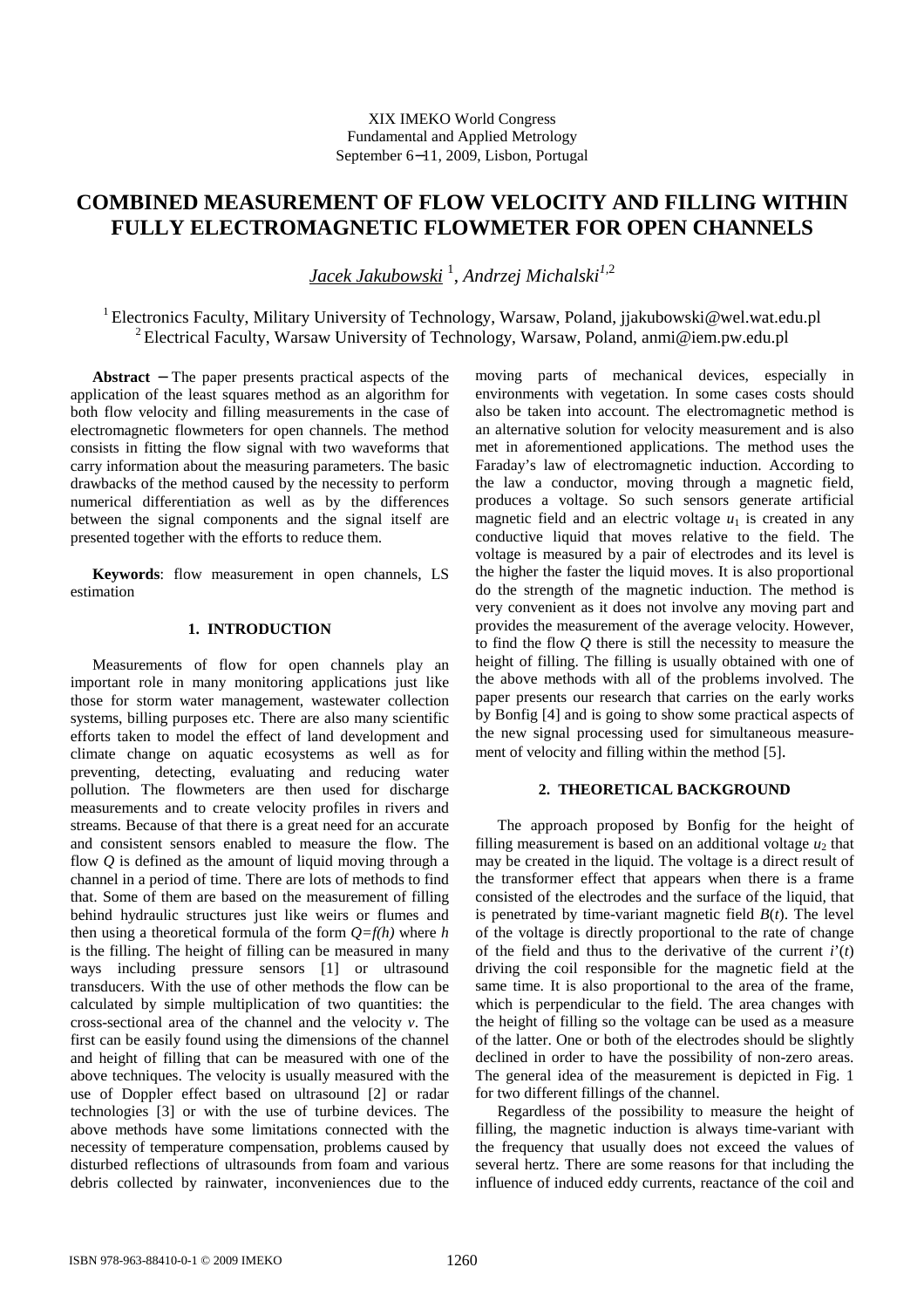various kinds of environmental noises [6]. Taking into account all phenomena connected with the generation of the two voltages together with the conditions depicted in Fig. 1, the resulting signal measured by electrodes should be expressed in the case of no noises and no disturbances as a weighted sum of two components:

$$
u(t) = u_1(t) + u_2(t) = a \cdot v \cdot i(t) + b \cdot h \cdot i'(t) =
$$
  
=  $w(1) \cdot i(t) + w(2) \cdot i'(t),$  (1)

where  $i(t)$  is the current driving the coil and parameters  $a$ and *b* are constant for a given device. The amplitudes of the components –  $w(1)$  and  $w(2)$  do carry information about the required flow parameters. According to the equation one can use such an excitation described by the current  $i(t)$ , that each of the amplitudes can be easily measured. With the subsequent conditions:  $i'(t) = 0$  and  $i'(t) =$  const, the value for  $w(1)$  and  $w(2)$  can be found respectively by simple measurements [4]. That means that we should not use voltage but rather current excitations to obtain the above conditions.



Fig. 1. The idea for the height of filling measurement within the electromagnetic method. The resulting  $u_2(t)$  voltage is proportional to *b*·tgα·*h*·*B'*(*t*).

In contradiction to that our approach is based on the assumption that the waveform of the current is theoretically of any shape and the flow parameters are provided by signal processing algorithms. The first step is to acquire the current driving the coil and then to find its derivative. The second step is the application of the measuring algorithm. The typical method, that can be used, is the least squares method. For discrete time signals the method minimizes two dimensional cost function of the form:

$$
T_{LS}[w(1), w(2)] =
$$
  
= 
$$
\sum_{n=1}^{N} \{u(n) - [w(1) \cdot i(n) + w(2) \cdot i'(n)]\}^{2}.
$$
 (2)

The solution is theoretically provided by the standard estimator:

$$
\mathbf{w} = (\mathbf{A}^T \mathbf{A})^{-1} \mathbf{A}^T \mathbf{u} \tag{3}
$$

where the two-column matrix **A** is constituted in such a way that its first column contains the samples of *i*(t) and the second contains the samples of *i'*(*t*). The method is very convenient and can be easily extended to estimate the flow parameters in the conditions of low frequency disturbances that dominate in real measurement. The disturbances are caused by the differences between the electrochemical potentials of the fluid and the material the electrodes are made of and can considerably degrade the results of flow measurements. With the LS method the only thing is to support the base with polynomials approximating the disturbances as stated in [5].

### **3. PRACTICAL CONSTRAINTS**

Trying to obtain high accuracy of flow measurement with the above method, one can easily note some practical aspects that must certainly influence the results. The first problem that arises is to find the derivative of the current. The procedure for that depends on the waveform of excitation. In the cases, when the signal as a function of time is not exactly known or it is difficult to find, the methods of numerical differentiation should be adopted. Standard methods are based on the Taylor expansion:

$$
i(t+h) \cong i(t) + i'(t) \cdot h + \frac{1}{2!} i''(t) \cdot h^2 + \frac{1}{3!} i'''(t) \cdot h^3 \dots \quad (4)
$$

from which the derivative can be find as a function of two, three or more signal samples, e.g.:

$$
i'(t) = \frac{i(t+h) - i(t)}{h} \tag{5}
$$

Such methods are computationally attractive but are illposed and generate non-stable solutions in noisy cases as depicted in Fig. 2.



Fig. 2. Results of numerical differentiation according to eq. (5) performed on an exemplary real signal exciting the coil of the electromagnetic flowmeter. The zoomed area shows the noisy waveform of the current *i*(*t*) responsible for not acceptable noise in the derivative.

Similar effects can be observed when another method – differentiation in the frequency domain is applied. The differentiation is then based on the inverse Fourier transform of the spectrum multiplied by *j*ω: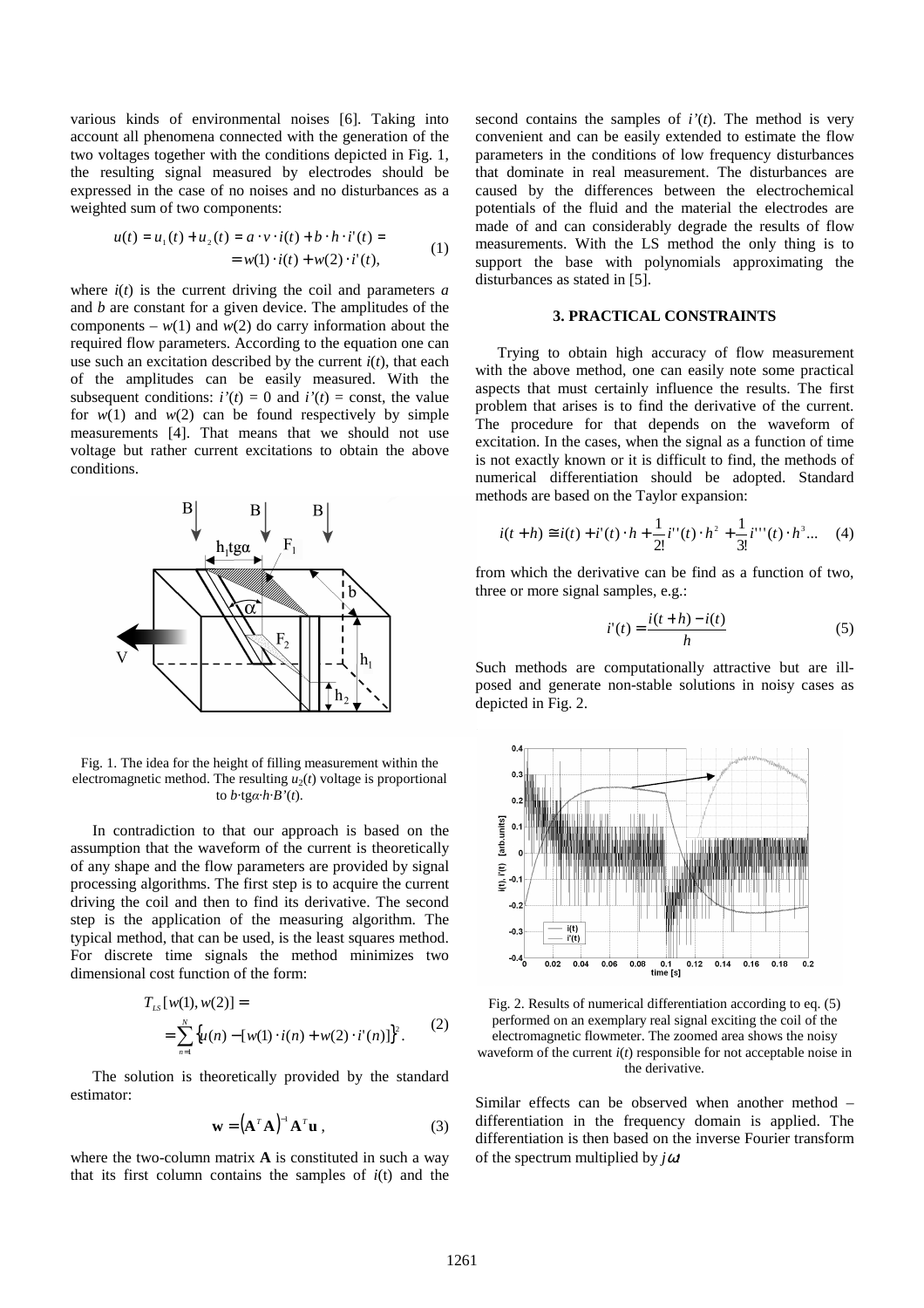$$
i'(t) = \frac{1}{2\pi} \int_{-\infty}^{+\infty} j \omega \left( \int_{-\infty}^{+\infty} i(t) e^{-j\omega t} dt \right) e^{j\omega t} d\omega \tag{6}
$$

In this case the reason for the non-stable differentiation is the magnification of high frequencies occupied by noise in the waveform  $i(t)$ . The problem to find the derivative is much more simplified when the function describing the processed signal is known or can be easily estimated. An exemplary case is the mono-harmonic waveform of known or calculated amplitude and phase:

$$
i(t) = a\sin(\omega t + \varphi) \tag{7}
$$

as the derivative can be obtained by simple multiplication and the  $\pi/2$  phase shift:

$$
i'(t) = \omega a \cos(\omega t + \varphi). \tag{8}
$$

Besides, even with a proper waveform of the derivative estimated, there may also exists the lack of perfect time coincidence between the  $i(t)$  and  $i'(t)$  elements of the base **A** and the voltage signal measured by the electrodes. There are several reasons for that. Some of them depend on the instrumentation. A good example is the kind of sampling. With the use of popular scanning method adopted by most ADC converters, two identical analog signals become slightly different when sampled alternatively and then taken to calculations. The comparison of such resulting discretetime waveforms is depicted in Fig. 3.



Fig. 3. The effect of scanning sampling of identical signals.

Even if we used ADC converters with simultaneous sampling, we could not avoid the discrepancies between propagation times in the signal conditioning circuits for *i*(*t*) and  $u(t)$ . The signal paths for them are different because they are different quantities. Besides, there are differences between signals that depend on the method – the expected inertial behavior of the environment. All that brings about the necessity to modify the cost function by inclusion a delay  $\tau$  representing the overall lack of coincidence between signals:

$$
T_{LSM}[w(1), w(2), \tau] =
$$
  
= 
$$
\sum_{n=1}^{N} \{u(n) - [w(1) \cdot i(n-\tau) + w(2) \cdot i'(n-\tau)]\}^{2}.
$$
 (9)

As the result, the cost function becomes a function of three variables and the solution (3) is no longer valid.

#### **4. EXPERIMENTS**

With respect to the above considerations there is a need for tests to point out the best conditions for numerical differentiation and for tests to verify how much the possible delay between processed signals is significant in real measurements of flow in open channels. In order to do that we have developed a laboratory model of the electromagnetic flowmeter as depicted in Fig. 4.



Fig. 4. Schematic diagram of the experimental setup.

The artificial channel of 3m in length was supplied with water in a closed circulation system. We could control the flow parameters with the use of an electric pump and a set of little sluices. In the conditions of the constant volumetric flow, the higher was the level of filling the lower was the velocity and vice-versa. A simple computer measuring system with the scanning sampling DAQ was used to excite the coils with rectangular or arbitrary voltage of frequency 5Hz and to collect the waveforms of the resulting current  $i(t)$ and the induced voltage  $u(t)$ . The electrodes were arranged according to the conditions depicted in Fig. 1.

An obvious way to obtain reliable estimate of differentiation is to improve the quality of the processed signal by one of the de-noising techniques. Discrete wavelet transform can be successfully used because of its excellent properties in reducing high-frequency noise. However, care must be taken as some of the highest frequency signal information is usually also lost during the de-noising process. To make an assessment of the numerical differentiation a quantitative comparison should be made between the accurate derivative  $i'(t)$  and the derivative  $i'_{est}(t)$ estimated upon the noisy signal. The surrogate of the first can be available with the use of polynomials approximating the real current driving the coil. To get the second, an additive white noise can be applied. Thanks to that a simple mean squared criterion: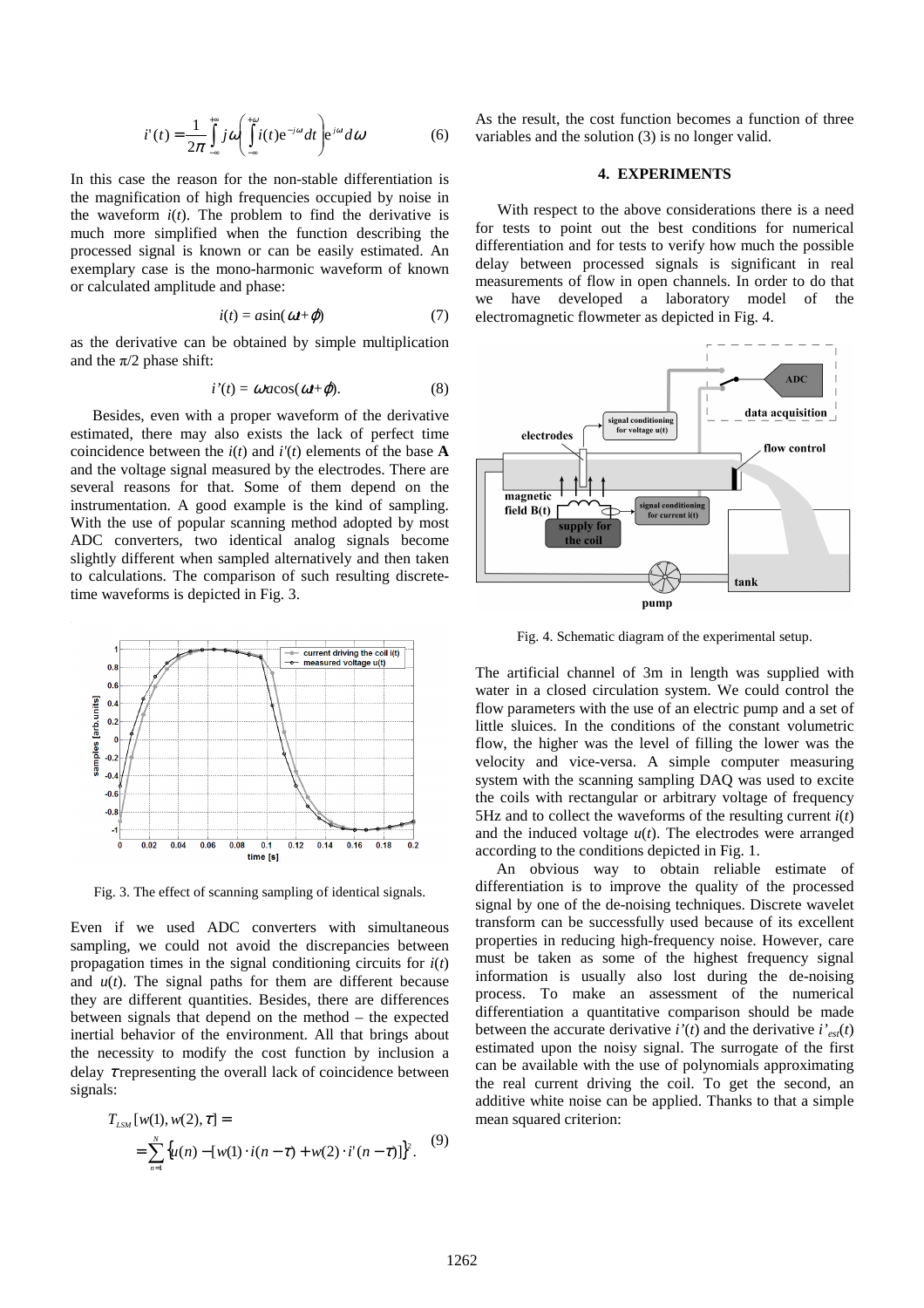$$
err = \sqrt{\frac{\sum_{n} [i'(n) - i'_{est}(n)]^2}{\sum_{n} [i'_{est}(n)]^2}}
$$
(10)

points out the quality of the numerical differentiation. The results of such assessment in the case of current corresponding to rectangular voltage excitation are presented in Table 1. Wavelet technique based on Daubechies 10 was used to suppress white noise in the case of typical SNR=40dB.

Table 1. The quality of numerical differentiations expressed in the terms of (10) for rectangular voltage excitation.

| processed<br>current signal | differentiation<br>according to $(5)$ | differentiation<br>according to $(6)$ |
|-----------------------------|---------------------------------------|---------------------------------------|
| raw signal                  | 1.794                                 | 2.292                                 |
| de-noised signal            | 0.111                                 | 0.157                                 |

The waveforms obtained with the wavelet processing are depicted in Fig. 5. One should note the considerable reduction of noise as compared to the corresponding results presented in Fig. 2.



Fig. 5. Results of numerical differentiation after preprocessing the real current signal with the use of wavelet de-noising. The zoomed area shows the original (gray line) and de-noised current signal (black dotted line).

It should be also mentioned that with the mono-harmonic excitation, when the Fourier transform was used to find the amplitude and phase of the noisy current, the value of *err* for the differentiation according to (8) was only  $6·10^{-4}$ . Unfortunately, having done a simple analysis of the equation (9) one can easily conclude that mono-harmonic excitation (7) should not be applied at all. A basis **A** that is composed of the sine and cosine functions is a complete basis for any signal of the form  $i(t) = a\sin(\omega t + \varphi)$  and any delay will be treated as a change in the parameters. As the result the voltage rectangular excitation was used in further experiments.

To verify the overall effect of the expected delay there should be the access to the non-disturbed versions of the waveforms. We got them using averaging over single periods acquired during long term data acquisition in steady flow conditions. Additionally, we used special spongy stabilizers to hold the laminar flow.

Results of the verification for an exemplary flow Q=0.75dm3/s and a height of filling h=9cm are depicted in Fig. 6. The acquired waveforms that can be treated as noise free thanks to the above efforts, are compared with waveforms obtained as a result of synthesis after LS estimation of  $w(1)$  and  $w(2)$ . One should notice the waveforms of error as well as the difference between estimated parameters in the case of pure LS estimation according to (3) and in the case of LS estimation supported by polynomial approximation. The results prove that the influence of the examined delay on estimation is significant – the polynomial intended for nothing but the approximation of disturbances started to work causing estimation errors.



Fig. 6. Comparison of real flow signals (the gray lines) with signals synthesized after the use of the classic LS method (the black thick lines): A – the pure LS case, B – LS with Chebyshev degree 6 polynomial support.

Formal solution with respect to the delay can be obviously achieved by means of optimization process for the cost function (9). However, we have tested a simpler method that converts the function of three variables into the function of one variable  $\tau$  by replacing  $w(1)$  and  $w(2)$  with their counterparts described by the typical LS solution. The effects can be observed in Fig. 7. The resulting cost function reaches its minimum for the delay at which the estimation seems to be done properly – the synthesized waveforms cover the acquired ones and the parameters representing